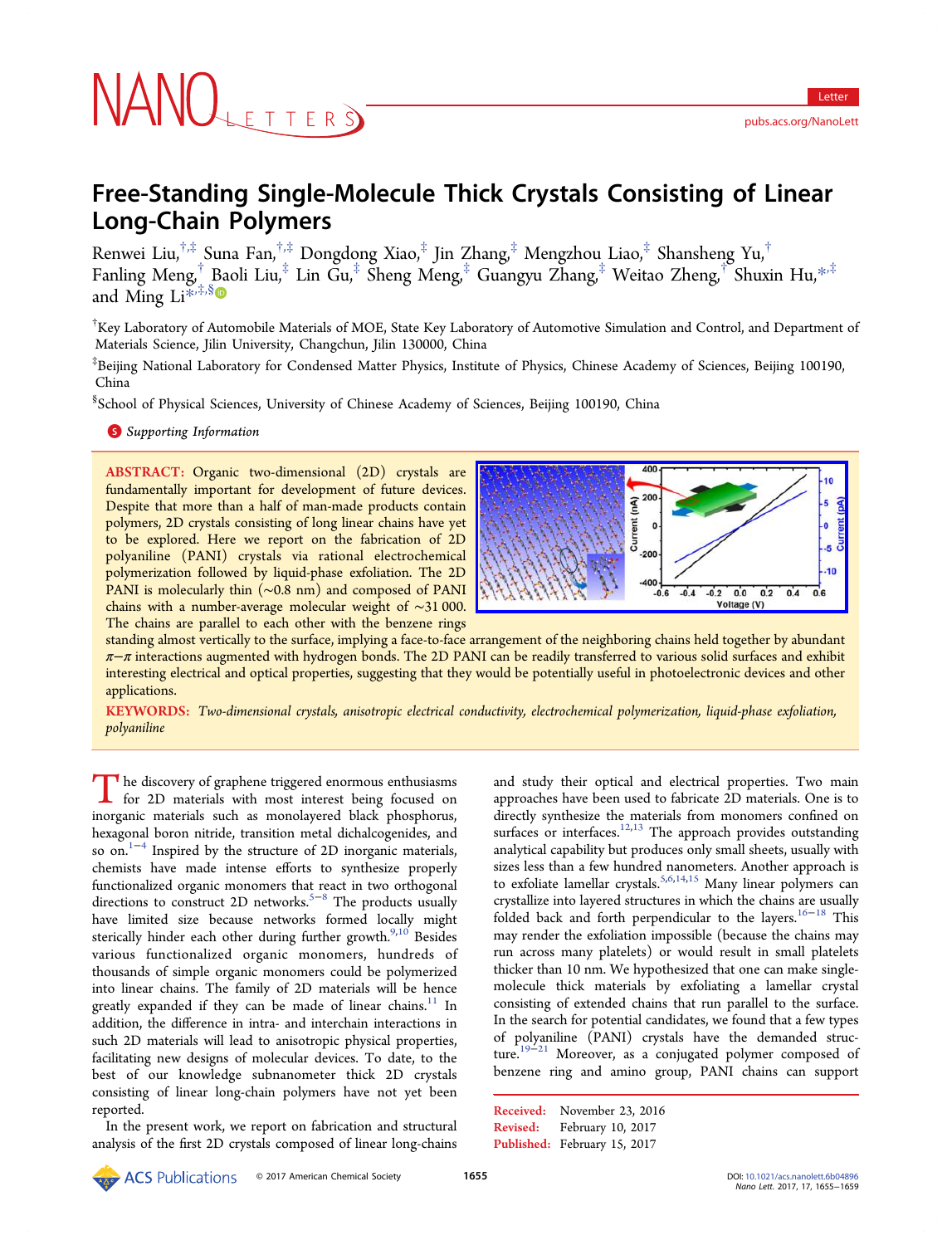<span id="page-1-0"></span>interchain  $\pi-\pi$  interactions and hydrogen bonds, favoring ordered structures.<sup>22</sup> In addition, bulk PANI is one of the most important conducting polymers that has attracted much attention for appli[cat](#page-4-0)ions in various electronic devices because of their high conductivity, good environmental stability, and unusual doping/dedoping chemistry. $23,24$ 

We first adopted electrochemical polymerization method, $25$ by which extended chain conformat[ion](#page-4-0) can be obtained,<sup>26</sup> to produce lamellar PANI crystals (Figure S1). In practi[ce,](#page-4-0) oriented growth is preferred in order to get large[-ar](#page-4-0)ea nanosheets via exfoliation. Our pre[vious studie](http://pubs.acs.org/doi/suppl/10.1021/acs.nanolett.6b04896/suppl_file/nl6b04896_si_001.pdf)s showed that highly oriented lamellar structures can be electrodeposited on polished silicon wafers (highly doped; resistivity  $\approx 10 \Omega$ · cm).<sup>27,28</sup> We used a similar strategy to deposit oriented lamellar PANI crystals. After deaeration of electrolyte by a dry nitrogen stre[am, t](#page-4-0)he potential was shifted to 0.79 V versus the saturated calomel electrode (SCE). Higher potentials increased the probability of side reactions and caused the polymer to  $\text{degree}^2$  resulting in disordered structures. Although PANI could be deposited at a potential lower than 0.7 V, an even lower p[ote](#page-4-0)ntial might lead to a polymerization rate that is too low to compete the side reactions, leading to poor films that could not even be exfoliated. We found that when the potential was set to 0.7−0.8 V the polymerization went directly toward linear PANI, favoring formation of layered PANI crystals. Because high monomer concentration may increase the probability of chain transfer between the monomers and the growing polymeric species to shorten the chain length, $30,31$  we set the aniline concentration to as low as 0.1 M in order to obtain chains with high molecular weight. The relative [numb](#page-4-0)eraverage molecular weight and polydispersity index (PDI) of PANI polymerized at 0.79 V were measured to be about 31000 and 1.98 by gel permeation chromatography (GPC) (Figure S2a and Table S1), respectively. Although the counterion type of the dopant does not govern the electron transfer [rate of](http://pubs.acs.org/doi/suppl/10.1021/acs.nanolett.6b04896/suppl_file/nl6b04896_si_001.pdf) [PANI, it has a dir](http://pubs.acs.org/doi/suppl/10.1021/acs.nanolett.6b04896/suppl_file/nl6b04896_si_001.pdf)ect impact on the structure of the chain and hence the morphology of the crystal. Sulfuric acid has a tetrahedral structure, favoring the formation of  $O \cdots H - N$  type hydrogen bonds to bridge the amino groups in adjacent chains, promoting an ordered interchain arrangement.<sup>32</sup> In addition, a low pH ( $\sim$ 0.3) of the electrolyte supplied by 0.5 M H<sub>2</sub>SO<sub>4</sub> avoided the formation of phenazine-like uni[ts,](#page-4-0) which is the main cross-linking mode of PANI.<sup>33,34</sup> All together, the optimized growth parameters, namely, low monomer concentration, low pH value, proper dopant, [and](#page-4-0) adequately applied potential, resulted in the linear PANI and a 2D growth mode on the electrode, as can be seen from the AFM images of a PANI crystal taken at the initial nucleation stage (Figure 1a,b) and the later layered growth stage (Figure 1c). Terraces are clearly visible in the AFM images, the thinnest of which is only



Figure 1. [AFM images of the growth frontiers after di](http://pubs.acs.org/action/showImage?doi=10.1021/acs.nanolett.6b04896&iName=master.img-001.jpg&w=239&h=79)fferent electrochemical deposition time: (a) 50, (b) 200, and (c) 1000 s. Inset: 3D image of the white square in (c).

about 7.9 Å (Figure S3). The scanning electron microscopy (SEM) of the as-grown crystals indicates that they are indeed composed of [well-aligned](http://pubs.acs.org/doi/suppl/10.1021/acs.nanolett.6b04896/suppl_file/nl6b04896_si_001.pdf) platelets (Figure S1c).

We used liquid-phase exfoliation to break down the PANI crystals. To this end, we tested a fe[w solvents t](http://pubs.acs.org/doi/suppl/10.1021/acs.nanolett.6b04896/suppl_file/nl6b04896_si_001.pdf)hat we selected according to the Hansen solubility parameter theory<sup>35</sup> and found that isopropanol works well to exfoliate the PANI crystals. We subjected the crystals to isopropanol and sh[oo](#page-4-0)k the crystals for a few days at room temperature (Figure 2a) in order



Figure 2. [Exfoliation and transfer of 2D PANI crystals. \(a\) SEM](http://pubs.acs.org/action/showImage?doi=10.1021/acs.nanolett.6b04896&iName=master.img-002.jpg&w=183&h=178) image of a PANI crystal swelled in isopropanol. (b,c) SEM and TEM images of thick and thin PANI sheets, respectively. (d) AFM image of a monolayer PANI on mica and the height profile along the line indicated in the image.

to achieve full exfoliation down to individual monolayers $^{14}$ (Figure S4). The swelled crystals in isopropanol were then sonicated for 10 min. After centrifugation, the supernata[nts](#page-4-0) [contained](http://pubs.acs.org/doi/suppl/10.1021/acs.nanolett.6b04896/suppl_file/nl6b04896_si_001.pdf) PANI sheets were stable for a few weeks. The thickness of the PANI sheets depend on the power and duration of the sonication (Figure 2b,c and Figures S6−S9). Because ultrathin organic films are usually sensitive to electron beams,<sup>14</sup> we prepared few-layer PANI sheet[s and transferre](http://pubs.acs.org/doi/suppl/10.1021/acs.nanolett.6b04896/suppl_file/nl6b04896_si_001.pdf)d them to lacey-carbon-coated grids for TEM observations. Some nanos[hee](#page-4-0)ts were sufficiently thin and hence exhibited wrinkles and folded regions (Figure 2c), which is a common feature of large-size 2D materials. $^{11,36}$  We also transferred the PANI sheets onto fresh mica,  $SiO_2$  (300 nm)/silicon, highly oriented pyrolytic graphite (HO[PG\) a](#page-4-0)nd SiC surfaces (Figures S6−S9) to produce solid-supported 2D PANI. The thinnest sheets we measured are only 8.5 Å thick (Figure 2d), whi[ch is equal to the](http://pubs.acs.org/doi/suppl/10.1021/acs.nanolett.6b04896/suppl_file/nl6b04896_si_001.pdf) minimal thickness of the terraces in Figure S3, indicating that single-molecule-thick PANI sheets with micron size are obtained. It is worth noting that a [narrow m](http://pubs.acs.org/doi/suppl/10.1021/acs.nanolett.6b04896/suppl_file/nl6b04896_si_001.pdf)olecular weight distribtion, rather than the molecule weight itself, is of importance for growing high-quality crystals and hence highquanlity 2D PANI (Figure S2 and S5, Table S1).

The regular lattice fringes in the high-resolution TEM (HRTEM) images i[ndicated that the 2D PANI la](http://pubs.acs.org/doi/suppl/10.1021/acs.nanolett.6b04896/suppl_file/nl6b04896_si_001.pdf)yers consist of linear long-chains (Figure 3a) rather than short oligomers, making our products differ from other two-dimensionally selfassembled materials<sup>37,38</sup> or organic frameworks.<sup>39−41</sup> The chains all lie parallel [to](#page-2-0) [the](#page-2-0) [su](#page-2-0)rface, contrary to those in most polymer lamellar cry[stals](#page-4-0) that fold back and forth pe[rpend](#page-4-0)icular to the surface.<sup>16−18</sup> The interchain spacing is ~3.2 Å, implying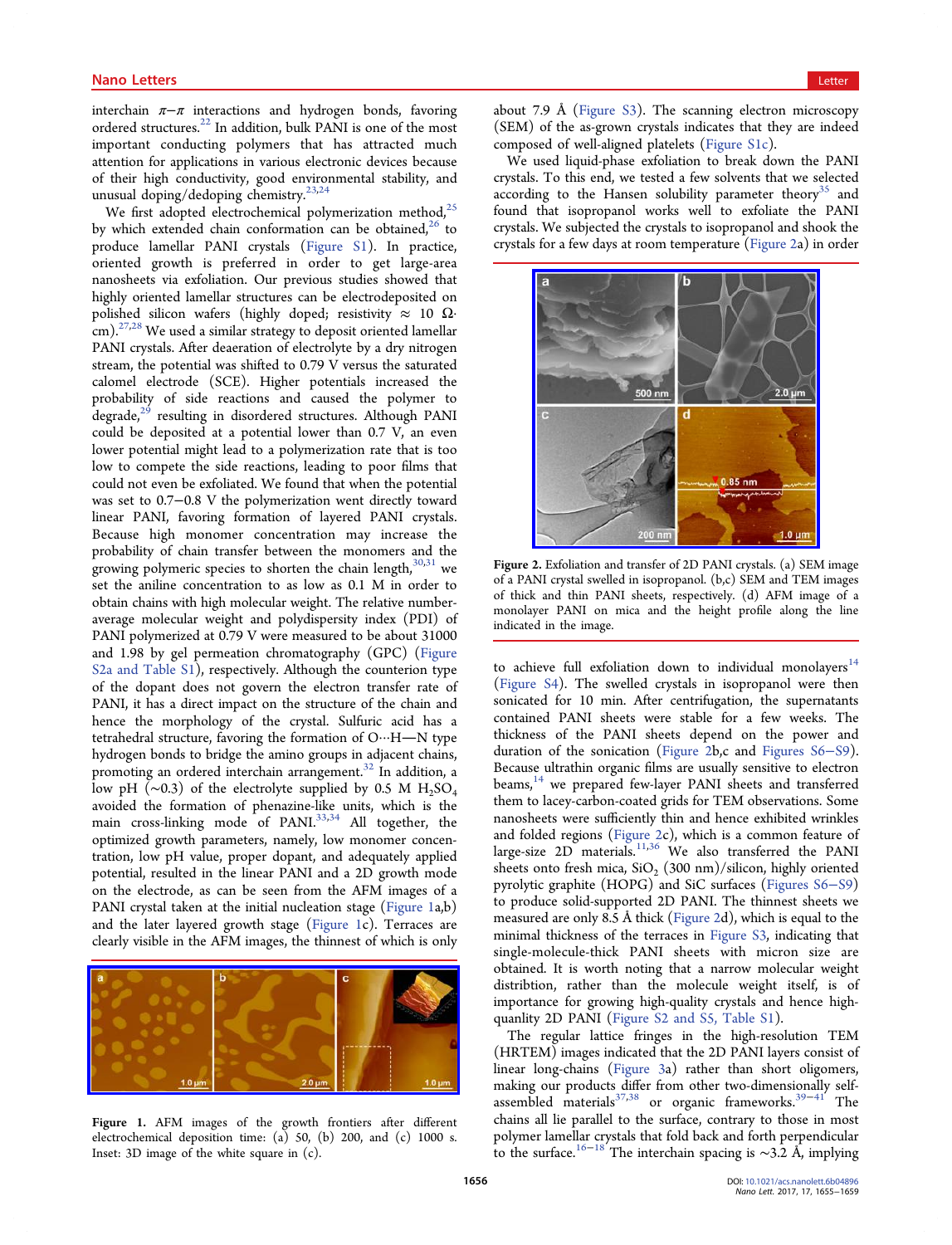

Figure 3. [\(a\) High-resolution TEM image and \(b\) AFM image o](http://pubs.acs.org/action/showImage?doi=10.1021/acs.nanolett.6b04896&iName=master.img-003.jpg&w=204&h=180)f the PANI sheets. Inset is the zoom-in AFM image of (b). (c) X-ray reflection (XRR) pattern of an as-grown crystal. (d) Rocking curve around the first Bragg peak whose width is limited by the instrumental resolution.

a face-to-face arrangement of the neighboring chains.<sup>19,42</sup> The structure is confirmed by the high-resolution AFM (HRAFM) observations (Figure 3b) in which the observed [inte](#page-4-0)rline distance is two folds of that in the HRTEM. The interactions between the aromatic rings result in an offset face-to-face geometry of the chains. $43,44$  A chain at the lower level sandwiched by two chains at the upper level is invisible in the HRAFM images. The [zoom](#page-4-0)-in AFM image (inset of Figure 3b) exhibits a rectangular lattice with 2D lattice constants of  $a =$ 9.2  $\pm$  0.1 Å and  $b = 6.0 \pm 0.1$  Å. Here, the lattice axes a and b are along and perpendicular to the molecular chains, respectively. The X-ray reflectivity (XRR) peaks of the asgrown crystals (Figure 3c) can be indexed as  $(00n)$ ,  $n = 1,2,3,...$ This, together with the rocking curve around the first Bragg peak (Figure 3d), reveals that the crystals are composed of highly ordered stacking of PANI monolayers which are all parallel to the surfaces of the substrates. The intermonolayer distance measured by XRR is 9.08 Å, indicating again that the thinnest sheets we obtained (Figure 2d) are single-molecule thick.

We applied Fourier transfor[m infrared](#page-1-0) spectroscopy (FTIR) to characterize the molecular configuration in the crystals (Figure 4a). Peaks at 1107 and 810 cm<sup>−</sup><sup>1</sup> in the FTIR spectrum can be attributed to the in-plane and out-of-plane bending of C-H of the 1,4-substituted rings, respectively.<sup>45,46</sup> The absence of peaks (1115, 1060, 960, 895 cm<sup>-1</sup>) for the C—H bending of the 1,2,4-trisubstituted rings affirms that [the](#page-4-0) PANI chains consist solely of 1,4-substituted benzene rings. $47,48$  That is, the PANI are linear polymer, ruling out a configuration of 2D covalent network in the 2D PANI. In add[ition](#page-4-0), the quantitative analyses of the X-ray photoelectron spectroscopy (XPS) data (Figure 4b and Figure S10) reveal that the PANI sheets are composed of C, N, O and S elements only, with a S/ N ratio very close to 1:2, i[ndicating a](http://pubs.acs.org/doi/suppl/10.1021/acs.nanolett.6b04896/suppl_file/nl6b04896_si_001.pdf) high doping level.<sup>25,49</sup> Both the polarized Raman scattering (Figure 4c) and the electric conductivity (Figure 4d) reveal that the PANI exh[ibits](#page-4-0) anisotropic physical properties. The orientation of PANI chains in the crystals can be reflected by a depolarization ratio of Raman bands  $(\rho_{\rm iso})$ , which is expressed as  $I_{\rm perpendicular}/I_{\rm parallel}$ .  $I_{\text{pendicular}}$  is much stronger than  $I_{\text{parallel}}$  with  $\rho_{\text{iso}} \approx 5.6$ . The

<span id="page-2-0"></span>

Figure 4. [\(a\) FTIR, \(b\) XPS spectrum, and \(c\) polarized Raman](http://pubs.acs.org/action/showImage?doi=10.1021/acs.nanolett.6b04896&iName=master.img-004.jpg&w=239&h=173) scattering spectra of the PANI crystal. (d) I–V curves measured in directions along (black line, a axis of the lattice) and perpendicular to the PANI chains (blue line, b axis of the lattice).

electrical conductivity of few-layer PANI sheets was measured with a two-electrode method (Figure 4d and Figure S13). It turned out that the PANI has a much higher conductivity along the chains  $(0.32 \text{ S} \cdot \text{cm}^{-1})$  than perpendicular to the chains  $(3.58$  $\times$  10<sup>-5</sup> S·cm<sup>-1</sup>).

In order to uncover which types of interactions are involved to hold the linear PANI chains together to form the 2D crystal, we performed first-principles density functional theory calculations of monolayer, bilayer and bulk PANI (see Supporting Information for details). After full relaxation of lattice constants and atomic positions, the optimized geometry [yielded a simple triclinic](http://pubs.acs.org/doi/suppl/10.1021/acs.nanolett.6b04896/suppl_file/nl6b04896_si_001.pdf) lattice with parameters  $a = 10.5 \text{ Å}, b =$ 6.5 Å,  $c = 11.0$  Å,  $\alpha = 92^\circ$ ,  $\beta = 94^\circ$ , and  $\gamma = 90^\circ$ , which are in excellent agreement with the experimental data above. The atomic structure of a monolayer PANI is depicted in Figure 5. The chains are parallel to each other with the benzene rings standing almost vertically to the 2D PANI. The adjac[ent chains](#page-3-0) are offset by 2.75 Å in the direction normal to the monolayer, explaining why HRAFM sees a 6 Å interchain spacing while the HRTEM sees a 3 Å interchain spacing (Figure 3a,b). It is consistent with the HRAFM result that the exposed bisulfate anions are at the corners of the rectangles, as indicated by the molecular model inserted in the image (Figure 3b). The calculations also indicated that the neighboring chains are bridged by bisulfate anions, which are very close to the amine groups to form O···H-N hydrogen bonds (Figure 5b,d). The existence of the hydrogen bonds was also confirmed by the FTIR data that exhibits a series of peaks at [2840, 2](#page-3-0)926, and 3190 cm<sup>−</sup><sup>1</sup> (Figure 4a). In addition, the calculated frontier orbitals (HOMO+LUMO) at the Γ point in the Brillouin zone suggest the existence of  $\pi-\pi$  interactions between adjacent chains (Figure 5e). Taken together, it is the abundant  $\pi-\pi$ interactions and the hydrogen bonds that hold the PANI chains together[. Ultimate](#page-3-0)ly, the formation energy of bilayered PANI is calculated to be  $\sim$ 1.80 eV/nm<sup>2</sup>, lower than that of bilayered graphene (~3.35 eV/nm<sup>2</sup>). This is consistent with the fact that the electron-density map of a PANI bilayer shows no overlapping of the two constituent monolayers (Figure 5f).

We compared the optical properties of PANI sheets of different thicknesses. Figure 6a shows the differential reflectance  $(\Delta R/R)$  spectra, which are propo[rtional](#page-3-0) [to](#page-3-0) the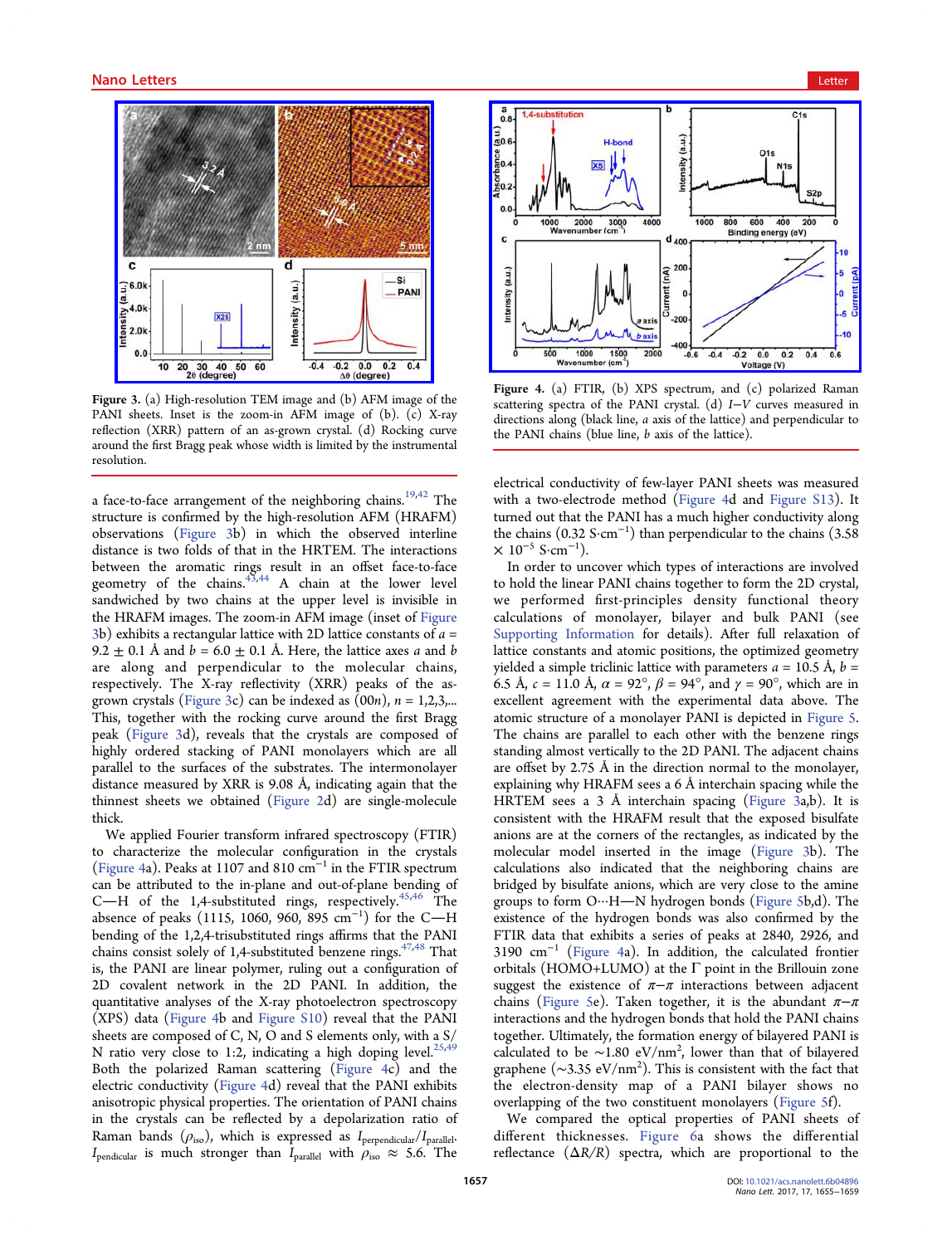<span id="page-3-0"></span>

Figure 5. Atomic structures and interactions in PANI. (a−c) Top, side, and front views of a monolayer PANI. Gray, carbon; blue, nitrogen; yellow, sulfur; red, oxygen; [white, hydrogen. Bisulfate ions link adjacent chains via hydrogen bonds \(green dashed lines in b\). \(d\) Electro](http://pubs.acs.org/action/showImage?doi=10.1021/acs.nanolett.6b04896&iName=master.img-005.jpg&w=367&h=241)n density slice on a plane perpendicular to the chains indicates the hydrogen bonds. (e) Frontier orbitals at the Γ point in the Brillouin zone indicate  $\pi-\pi$  interactions. (f) Electron-density map of a bilayered PANI without overlapping of its constituent monolayers.



Figure 6. (a) Differential reflectance and (b) photoluminescence (PL) [spectra \(measured with an excitation wavelength of 325 nm\) of the](http://pubs.acs.org/action/showImage?doi=10.1021/acs.nanolett.6b04896&iName=master.img-006.jpg&w=239&h=101) PANI sheets with different thicknesses. The spectra are enlarged by certain factors and shifted vertically to facilitate the comparison.

absorption of the sheets and could be regarded as absorption spectra.<sup>50,51</sup> Two absorption peaks centered at 1.53 and 2.63 eV were observed. The former was also observed in other reported bulk P[ANI](#page-4-0) and is believed to originate from the  $\pi$ -polaron transition.<sup>52</sup> The latter is somewhat complex and may be attributed partly to band nesting.<sup>53</sup> Further studies are required to under[sta](#page-4-0)nd the origin of this strong absorption at higher energies. All the absorption pea[ks](#page-4-0) display a clear blueshift with the decreasing thickness, which is similar to that observed for other 2D materials.50,54 We also investigated the photoluminescence (PL) properties of the PANI sheets (Figure 6b). The thicker sh[eet \(](#page-4-0)∼60 nm) exhibits a broad emission peak at 2.18 eV. This peak shifts toward higher energy with decreasing sheet thickness. What is worth noting is that PANI sheets exhibit a new emission peak at about 3.09 eV when they are sufficiently thin. This thickness-dependent difference of the PL spectra for PANI sheets might motivate to open up new applications in photonics devices.

In summary, 2D PANI crystals consisting of linear longchains can be stabilized via noncovalent bonds. The polymer chains lie parallel to the 2D crystal with the benzene rings in the chains standing face-to-face between neighboring chains, favoring  $\pi-\pi$  interactions. The neighboring chains are further bridged by bisulfate ions through hydrogen bonds. The 2D PANI crystals are stable in proper solvents and can be readily transferred to various solid surfaces. The conductivity of 2D PANI along the chains is much higher than that perpendicular to the chains. All the absorption and emission peaks display clear blueshift with decreasing thickness. In addition, a new emission peak is observed when the sheet is sufficiently thin. One expects that the use of such 2D PANI as active components in devices would improve the functionalities of conventional polymers.

# ■ ASSOCIATED CONTENT

#### **6** Supporting Information

The Supporting Information is available free of charge on the ACS Publications website at DOI: 10.1021/acs.nanolett.6b04896.

[Additional experimenta](http://pubs.acs.org)l details, fir[st-principles density](http://pubs.acs.org/doi/abs/10.1021/acs.nanolett.6b04896) [functio](http://pubs.acs.org/doi/abs/10.1021/acs.nanolett.6b04896)nal theory calculations, and additional experimental results (PDF)

# ■ AUTHOR I[NFOR](http://pubs.acs.org/doi/suppl/10.1021/acs.nanolett.6b04896/suppl_file/nl6b04896_si_001.pdf)MATION

#### Corresponding Authors

\*E-mail: mingli@iphy.ac.cn.

\*E-mail: hushuxin@iphy.ac.cn.

#### ORCID<sup>®</sup>

Ming Li: [0000-0002-5328-5826](mailto:hushuxin@iphy.ac.cn)

#### Author Contributions

The man[uscript was writte](http://orcid.org/0000-0002-5328-5826)n through contributions of all authors. All authors have given approval to the final version of the manuscript. R.L. and S.F. contributed equally.